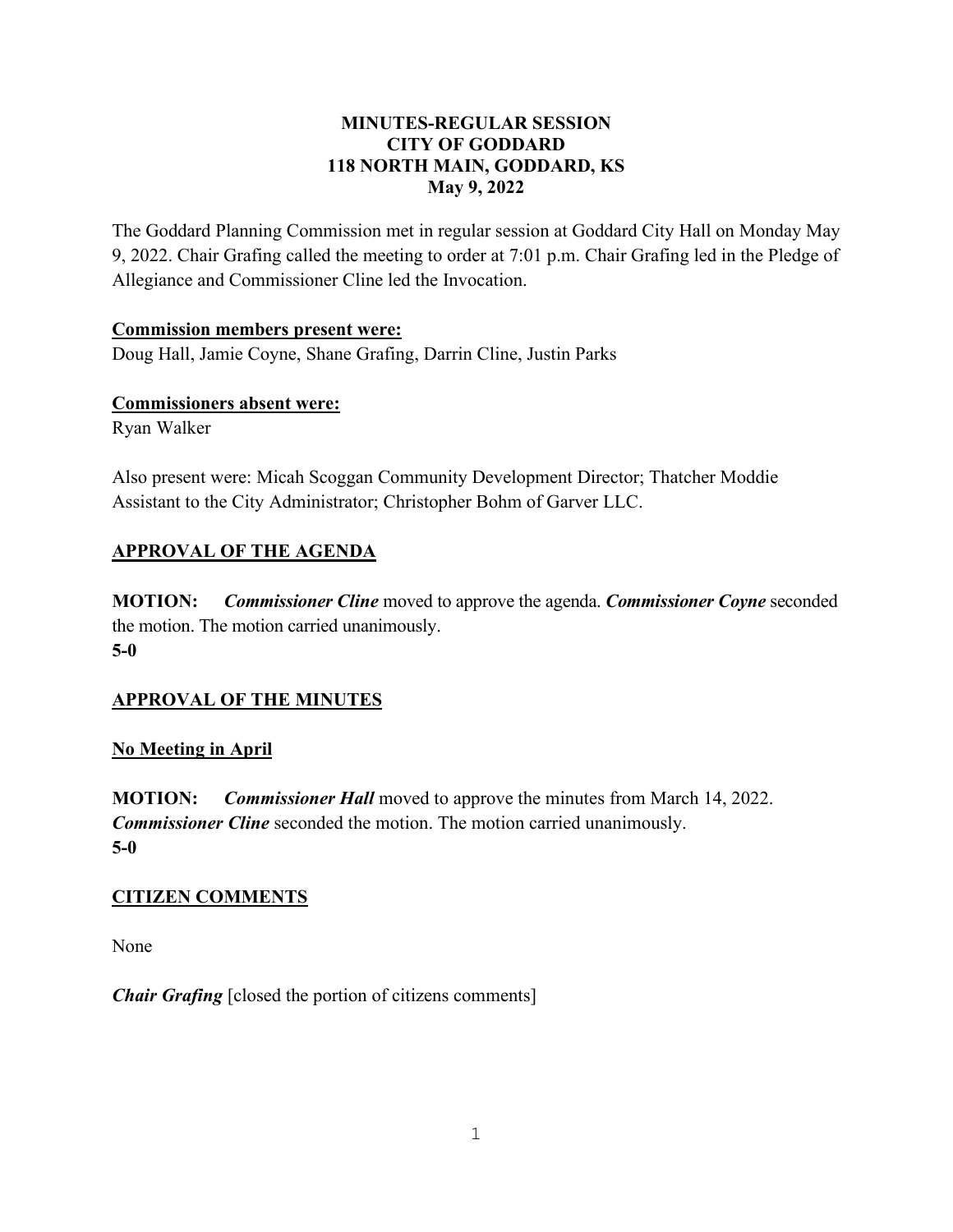## **BOARD OF ZONING**

None

#### **NEW BUSINESS**

#### **H.1 Dove Estates 2nd Addition Street Name**

*Scoggan* introduced the subject. The Developer Steve Seiler wanted to name the private roads of his Development Dove estates 2nd Addition. In a conversation with the County the city was told private roads are not named such that they are not confused with public roads. This resulted in all the proposed lots being addressed off of the next biggest arterial road. In a more recent conversation, the county step back on the previous comment and said that

private roads can be named and to avoid confusion they wanted the properties to be addressed of the new street name.

**Scoggan** showed where the subdivision regulations requiring the review came from. He did mention that the city attorney stated street names which are private may not be subject to Planning Commission approval however this agenda would cover any legal basis for review.

*Chair Grafing* said he had no problems with Dove Place as the street name.

*Doug Hall* said he thinks the name fits.

**MOTION**: *Commissioner Cline* motioned to approve the proposed street name for Dove Estates 2nd Addition. *Commissioner Hall* seconded the motion.

Motion carried **5-0**